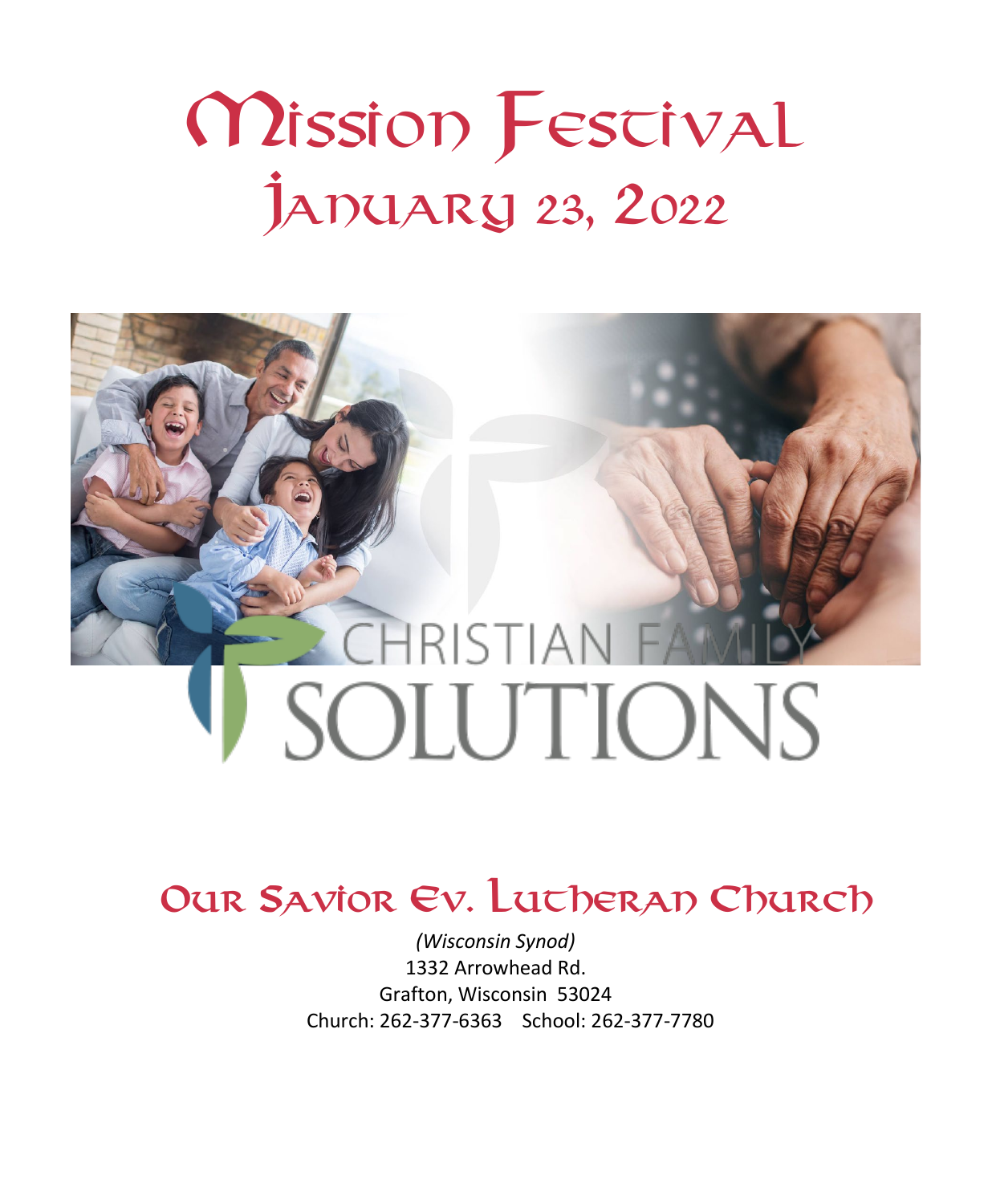- **The WORD OF GOD** is a spiritual seed that takes root in human hearts. Grace grows! And just as it happens in nature, sometimes the most beautiful plant erupts from the ground in an unexpected place. So the Gospel will find new ground and bring forth a new fruit in new fields and among new peoples. The Apostle Paul says, "I planted the seed, Apollos watered it, but God has been making it grow. So neither the one who plants nor the one who waters is anything, but only God, who makes things grow." (1 Corinthians 3:6-7) And what is our role in home mission work? Our role is to make sure that the message is taken to our neighbor who lives next door or across the world. Today in our mission festival celebration, we rejoice as we learn how a local and national agency partners in this gospel sharing right in our backyard. We join the Savior to seek those who are lost, as we re-dedicate ourselves to playing a wonderfully active part in that eternal work!
- **Prayer before worship begins**: O Savior, You have called me to be your witness. Forgive me for the times I've failed to give witness to Your love. Remind me this morning that Your love gives me all I need, that I might treasure it all the more and eagerly share it with others. In Your name I pray. Amen.

**Guests:** Welcome to all who are visiting with us today! **Restrooms**: far side (south) of the entry. **Parent's Room**: far left (southwest).



## ORDER OF WORSHIP

#### **OPENING SONG "King of Love"**

The King of Love my Shepherd is Whose goodness faileth never I nothing lack if I am His And He is mine forever And He is mine forever

Where streams of living water flow My ransomed soul He leadeth And where the verdant pastures grow With food celestial feedeth

Never failing, Ruler of my heart Everlasting, Lover of my soul On the mountain high or in the valley low The King of Love my Shepherd is The King of Love my Shepherd is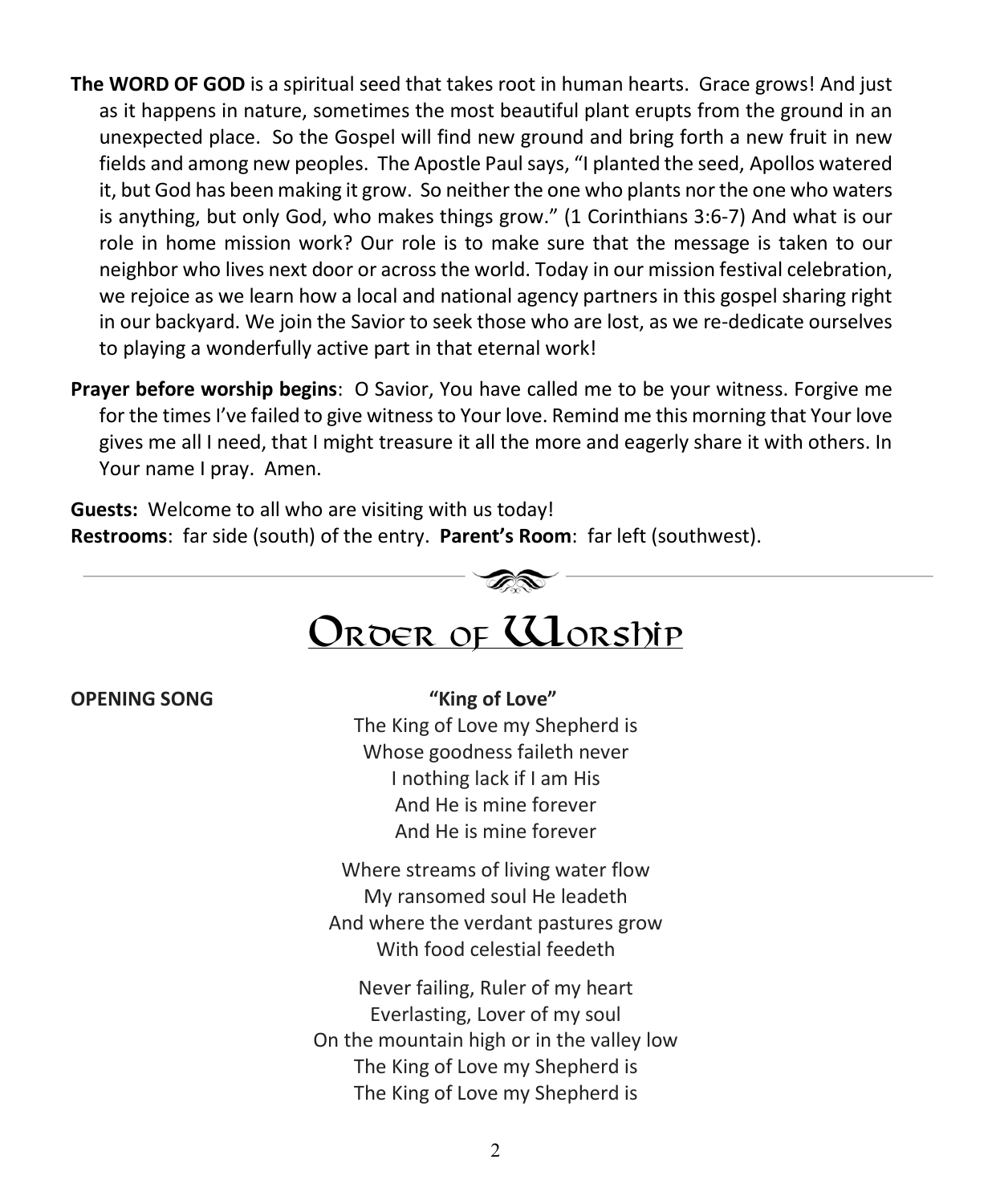Lost and foolish oft I strayed But yet in love He sought me And on His shoulder gently laid And home rejoicing brought me

In death's dark veil I fear no ill With Thee, dear Lord, beside me Thy rod and staff my comfort still Thy cross before to guide me

Never failing, Ruler of my heart Everlasting, Lover of my soul On the mountain high or in the valley low The King of Love my Shepherd is The King of Love my Shepherd is

Oh, Oh, Oh, Hallelujah, Hallelujah Oh, Oh, Oh Hallelujah, Hallelujah

Never failing, Ruler of my heart Everlasting, Lover of my soul On the mountain high or in the valley low The King of Love my Shepherd is

Never failing, Ruler of my heart Everlasting, Lover of my soul On the mountain high or in the valley low The King of Love my Shepherd is The King of Love my Shepherd is

And so through all the length of days Thy goodness faileth never Good Shepherd, may I sing Your praise Within Your house forever Within Your house forever

#### **INVOCATION**

- **P:** In the name of the Father,
- **C: whose glory is declared by the heavens,**
- **P:** and of the Son
- **C: who calls us to be his witnesses to the ends of the earth,**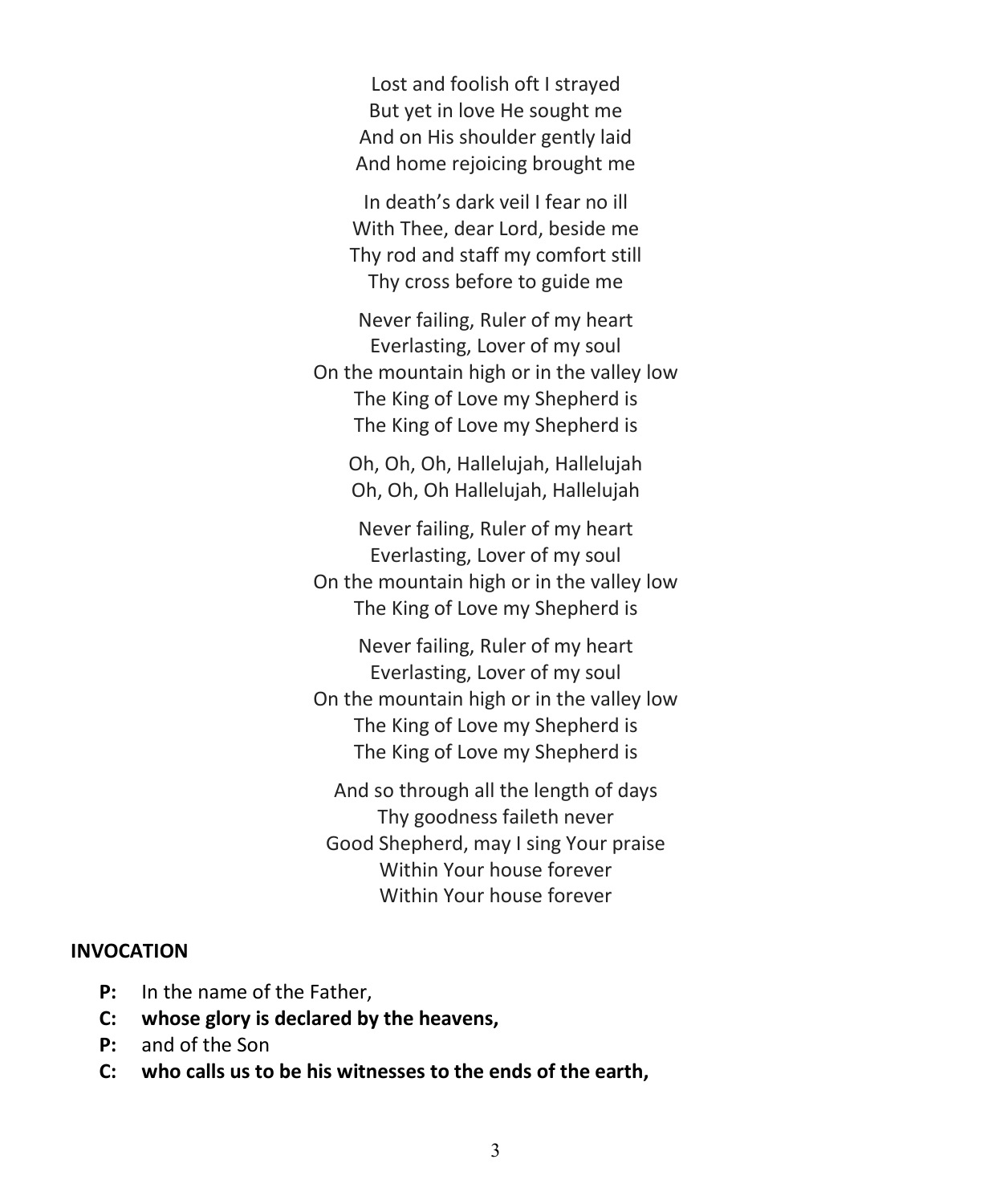- **P:** and of the Holy Spirit
- **C: who empowers us to be his witnesses to the ends of the earth. Amen.**
- **P:** May God be gracious to us and bless us,
- **C: And make His face to shine upon us,**
- **P:** That Your ways may be known on earth,
- **C: Your salvation among all nations!**
- **P:** Fellow laborers in God's kingdom, we do not always live our lives in a way which is worthy of the calling we have received. Let us therefore confess our sins and ask for God's forgiveness.
- **C: O Lord, most holy and righteous God, we humbly acknowledge before You that we do not respect You as we should, and that we do not love You above all else. We do not love others as You desire, and we are much too interested in ourselves. We fail to live up to our responsibilities as Your people at home, at work, at church, and in the community. We bring our imperfect selves before You, God, and confess our sins. Forgive us, cleanse us, and clothe us with newness of life through Jesus Christ our risen and ascended Lord. Amen.**
- **P:** Take heart, children of God, for God's love continues to be yours! He has forgiven your sins, because Jesus died and rose. He died and rose for all people; He died and rose for you. Sins forgiven, you are at peace with God!
- **C: May we declare the praises of Him who called us out of spiritual darkness into His wonderful light!**
- **P:** "My food," said Jesus, "is to do the will of him who sent me and to finish his work. Do you not say, 'Four months more and then the harvest'?
- **C: I tell you, open your eyes and look at the fields! They are ripe for harvest.**
- **P:** Even now the reaper draws his wages, even now he harvests the crop for eternal life, so that the sower and the reaper may be glad together.
- **C: Thus the saying 'One sows and another reaps' is true.**

## **PRAYER OF THE DAY**

- **P:** Heavenly Father, You have called us from many races and tongues to be witnesses of the Good News of Your Son to every nation, tribe, language and people. Help us to share your precious Gospel with all who have not heard of your great love for them; through Jesus Christ, our Lord, who lives and reigns with you and the Holy Spirit, one God, now and forever.
- **C: Amen.** (spoken)

## **GOD'S WORD FROM THE EPISTLE Acts 4:23-33**

*In the face of threats the apostles found strength in the psalms, sought courage in prayer, and testified to Jesus' resurrection in unity with all who believed in the Savior.*

On their release, Peter and John went back to their own people and reported all that the chief priests and elders had said to them. When they heard this, they raised their voices together in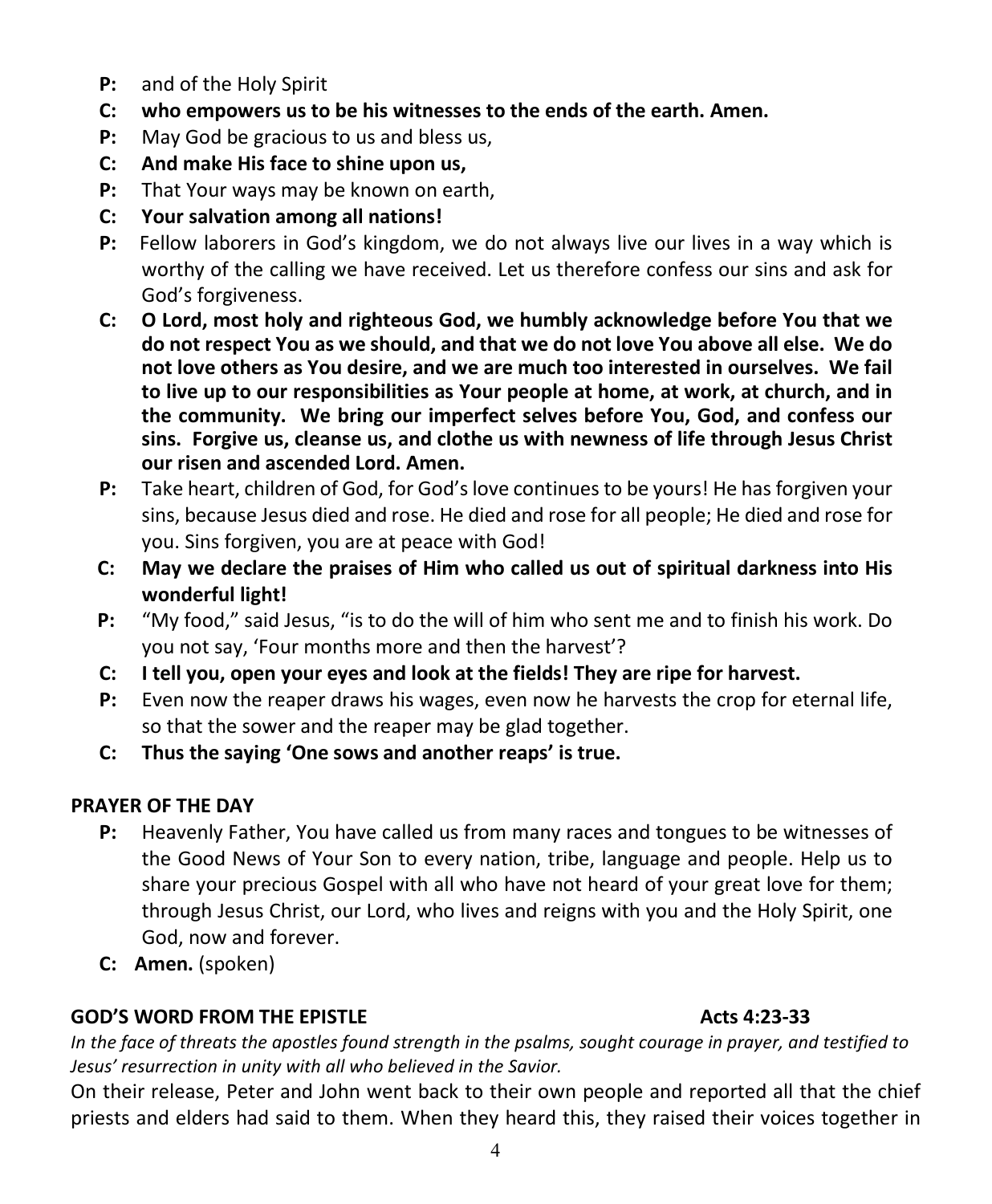prayer to God. "Sovereign Lord," they said, "you made the heaven and the earth and the sea, and everything in them. You spoke by the Holy Spirit through the mouth of your servant, our father David: "'Why do the nations rage and the peoples plot in vain? The kings of the earth take their stand and the rulers gather together against the Lord and against his Anointed One. Indeed Herod and Pontius Pilate met together with the Gentiles and the people of Israel in this city to conspire against your holy servant Jesus, whom you anointed. They did what your power and will had decided beforehand should happen. Now, Lord, consider their threats and enable your servants to speak your word with great boldness. Stretch out your hand to heal and perform miraculous signs and wonders through the name of your holy servant Jesus." After they prayed, the place where they were meeting was shaken. And they were all filled with the Holy Spirit and spoke the word of God boldly. All the believers were one in heart and mind. No one claimed that any of his possessions was his own, but they shared everything they had. With great power the apostles continued to testify to the resurrection of the Lord Jesus, and much grace was upon them all.

#### **RESPONSE "His Mercy is More"**

Praise the Lord, His mercy is more Stronger than darkness, new every morn Our sins they are many, His mercy is more

What love could remember no wrongs we have done Omniscient, all knowing, He counts not their sum Thrown into a sea without bottom or shore Our sins they are many, His mercy is more

Praise the Lord, His mercy is more Stronger than darkness, new every morn Our sins they are many, His mercy is more

What patience would wait as we constantly roam What Father, so tender, is calling us home He welcomes the weakest, the vilest, the poor Our sins they are many, His mercy is more

Praise the Lord, His mercy is more Stronger than darkness, new every morn Our sins they are many, His mercy is more What riches of kindness He lavished on us His blood was the payment, His life was the cost We stood 'neath a debt we could never afford Our sins they are many, His mercy is more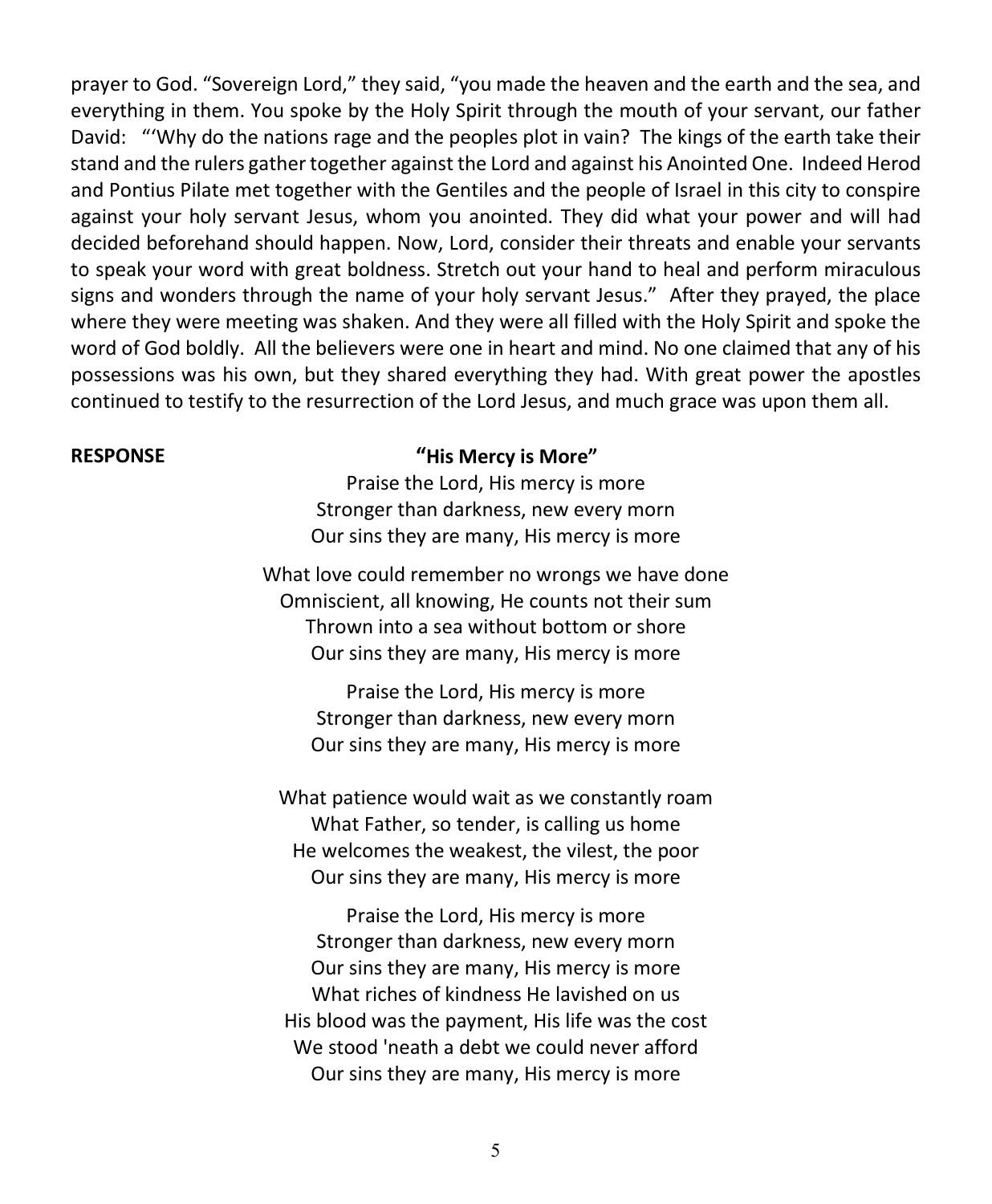Praise the Lord, His mercy is more Stronger than darkness, new every morn Our sins they are many, His mercy is more Our sins they are many, His mercy is more Our sins they are many, His mercy is more

#### GOD'S WORD FROM THE GOSPEL **A COMPLETE SERVICE 2008** Luke 10:25-37

On one occasion an expert in the law stood up to test Jesus. "Teacher," he asked, "what must I do to inherit eternal life?" "What is written in the Law?" he replied. "How do you read it?" He answered: " 'Love the Lord your God with all your heart and with all your soul and with all your strength and with all your mind' ; and, 'Love your neighbor as yourself.' ""You have answered correctly," Jesus replied. "Do this and you will live." But he wanted to justify himself, so he asked Jesus, "And who is my neighbor?" In reply Jesus said: "A man was going down from Jerusalem to Jericho, when he fell into the hands of robbers. They stripped him of his clothes, beat him and went away, leaving him half dead. A priest happened to be going down the same road, and when he saw the man, he passed by on the other side. So too, a Levite, when he came to the place and saw him, passed by on the other side. But a Samaritan, as he traveled, came where the man was; and when he saw him, he took pity on him. He went to him and bandaged his wounds, pouring on oil and wine. Then he put the man on his own donkey, took him to an inn and took care of him. The next day he took out two silver coins and gave them to the innkeeper. 'Look after him,' he said, 'and when I return, I will reimburse you for any extra expense you may have.' "Which of these three do you think was a neighbor to the man who fell into the hands of robbers?" The expert in the law replied, "The one who had mercy on him." Jesus told him, "Go and do likewise."

#### **SONG "Living Water"**

God, I'm on my knees again God, I'm begging please again I need You Oh, I need You

Walking down this desert road Water for my thirsty soul I need You Oh, I need You

Your forgiveness Is like sweet, sweet honey On my lips Like the sound of a symphony To my ears Like living water on my skin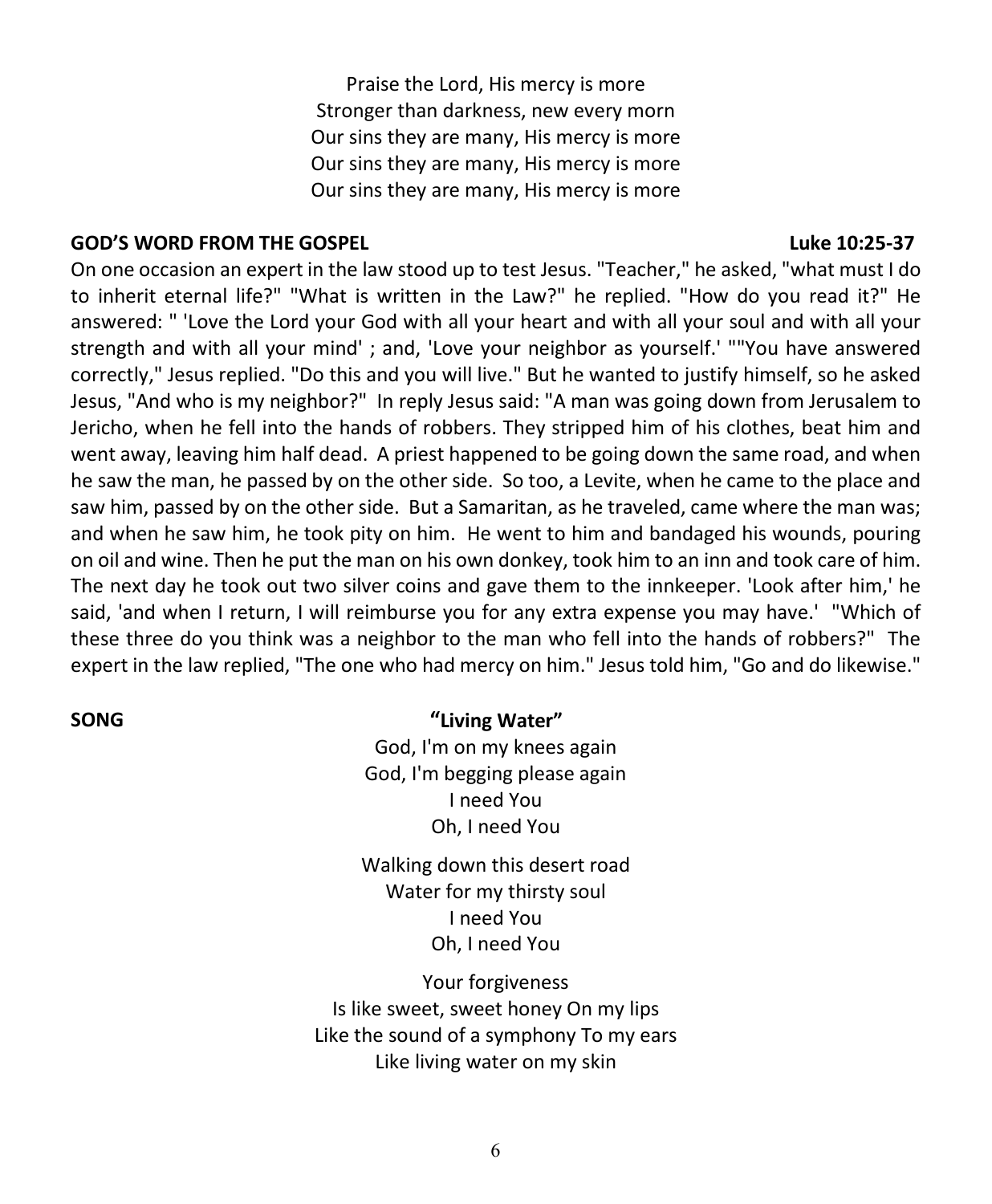Dead man walking, slave to sin I want to know about being born again I need You Oh, God, I need You

So, take me to the riverside Take me under, baptize I need You Oh, God, I need You

Your forgiveness Is like sweet, sweet honey On my lips Like the sound of a symphony To my ears Like living water on my skin

I don't want to abuse Your grace God, I need it every day It's the only thing that ever really Makes me want to change (4x)

Your forgiveness Is like sweet, sweet honey On my lips Like the sound of a symphony To my ears Like living water on my skin

Your forgiveness Is like sweet, sweet honey On my lips Like the sound of a symphony To my ears Like living water on my skin It's like living water

**SERMON Luke 10:25-37 "Help for the Hurting"**

#### **THE CREED – SECOND ARTICLE**

- P: As God's witnesses, let us confess a portion of the message he has entrusted to us:
- **C: I believe that Jesus Christ, true God, begotten of the Father from eternity, and also true man, born of the Virgin Mary, is my Lord.**

**He has redeemed me, a lost and condemned creature,** 

**purchased and won me from all sins, from death, and from the power of the devil; not with gold or silver,** 

**but with His holy, precious blood** 

**and with His innocent suffering and death,** 

**All this He did, that I may be His own,**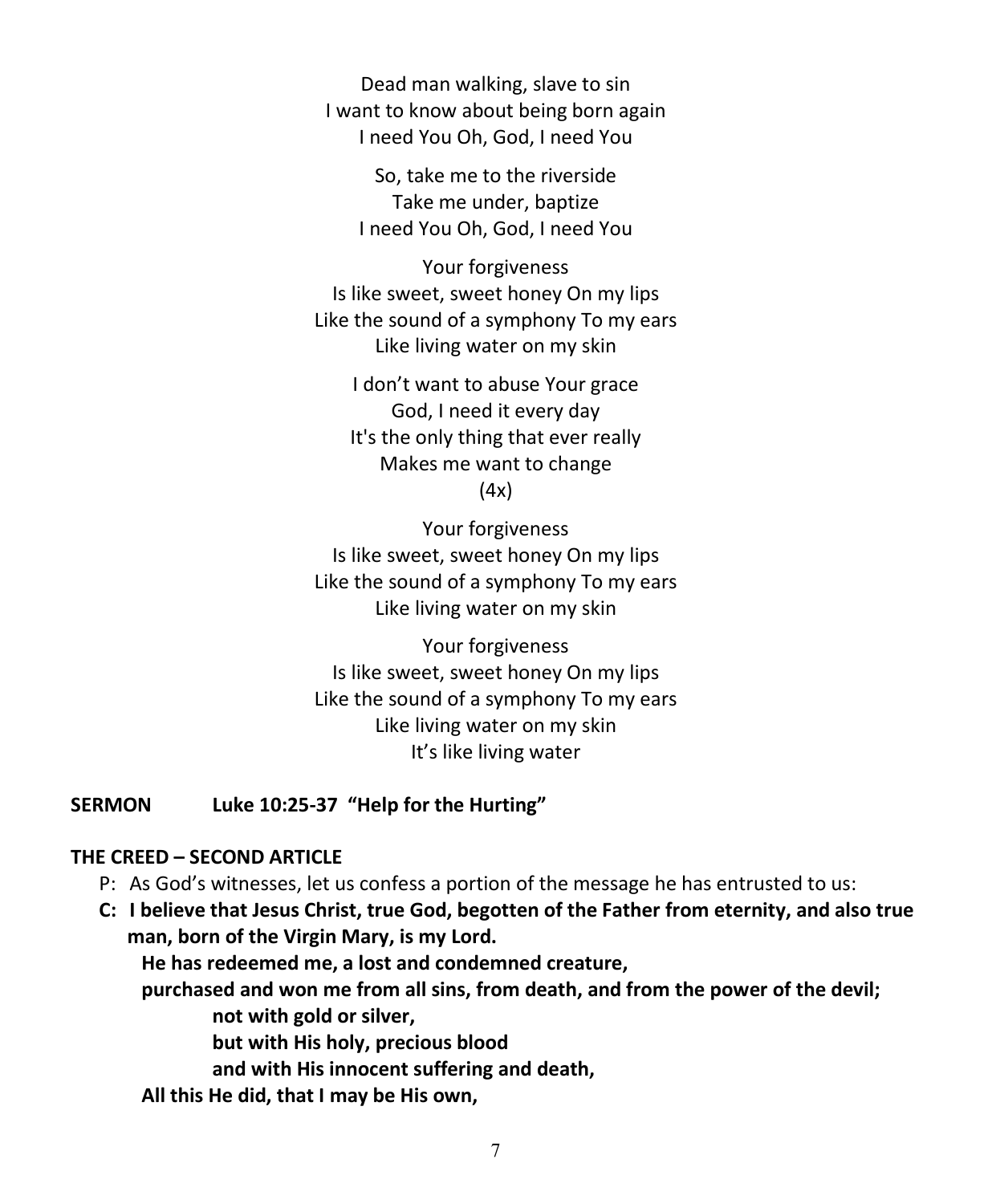**and live under Him in His kingdom, and serve Him in everlasting righteousness, innocence, and blessedness, even as He is risen from the dead, and lives and reigns eternally. This is most certainly true.**

#### **OFFERING**

*To honor God and to remind each other that our offerings are part of our regular gathering and worship, we bring the offering plates forward to the altar at this time.*

**OFFERING SONG** "May the Peace" (10:30 am) OSLS 3-8 Grade

#### **PRAYERS**

- **P:** Lord God, heavenly Father, your love for sinners has no limit. Make us faithful in our mission at home and abroad. Give us eyes to see that the work you give us to do begins within our own families, and continues to the ends of the earth. Give us power to proclaim your Word boldly, as we ought, and free us from every fear that might hold us back or hinder us from speaking your truth.
- **C: We thank you for supplying us with workers who are willing to go out into your**  *worldwide harvest field***. Bless those who are sent out in your name. By your Holy Spirit, equip them with every gift they need to carry out Your work. Give them wisdom and understanding, that they may come to know and love the people among whom they work. Give them courage and strength that the message of Christ might be fully proclaimed to the world. Let the joy of your great love so fill our hearts that we may always sing your praise and long for our Savior's coming again.**
- **P:** (*Special Prayers*) We pray this all through Jesus Christ, who has taught us to pray …

#### **LORD'S PRAYER**

**Our Father in heaven, hallowed be Your name, your kingdom come, your will be done on earth as in heaven. Give us today our daily bread. Forgive us our sins, as we forgive those who sin against us. Lead us not into temptation, but deliver us from evil. For the kingdom, the power, and the glory are yours now and forever. Amen**

#### **RESPONSE "Goodness of God"**

I love You, Lord For Your mercy never fails me All my days, I've been held in Your hands From the moment that I wake up Until I lay my head Oh, I will sing of the goodness of God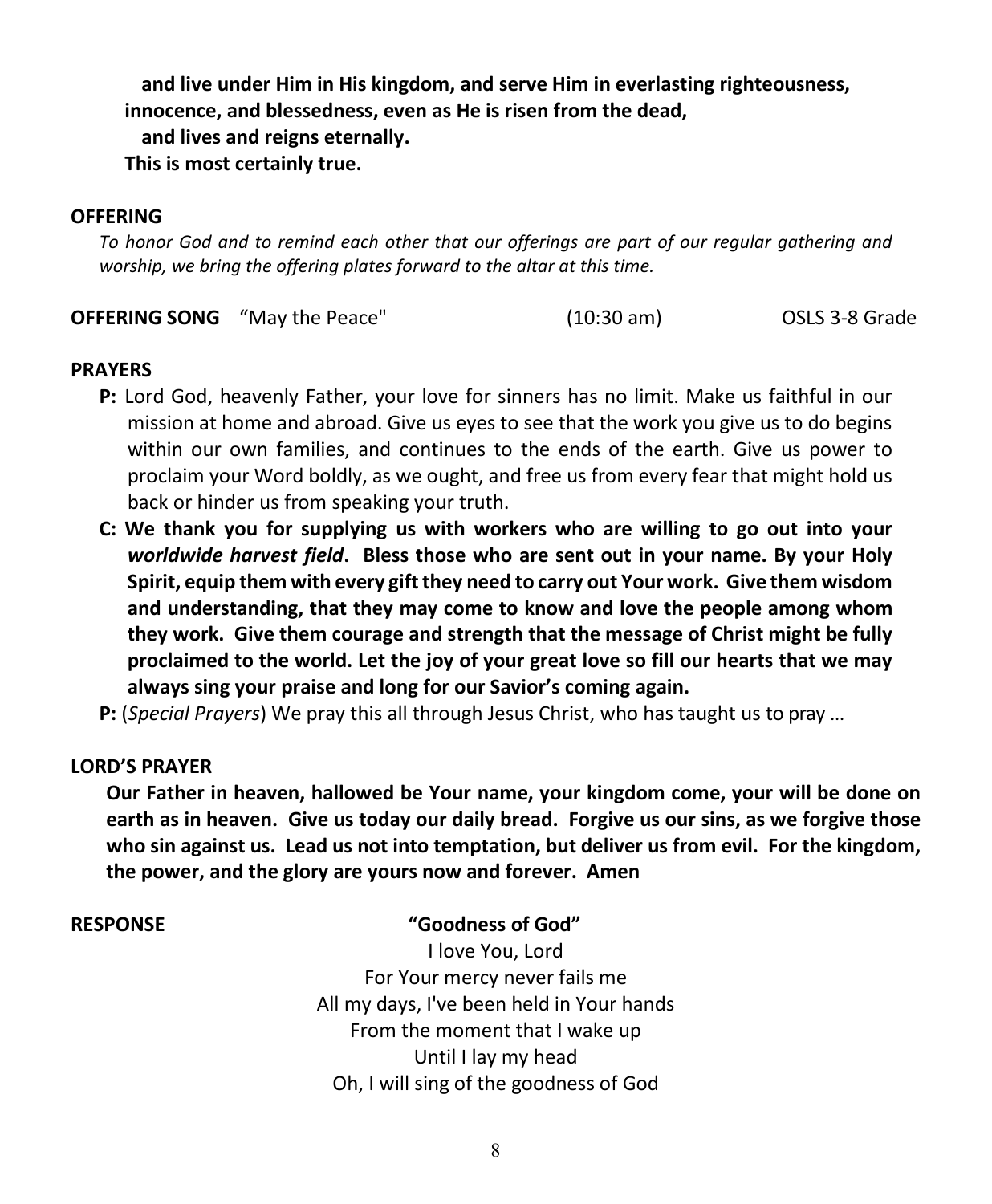And all my life You have been faithful And all my life You have been so, so good With every breath that I am able Oh, I will sing of the goodness of God

I love Your voice You have led me through the fire In the darkest night You are close like no other I've known You as a Father I've known You as a Friend And I have lived in the goodness of God

And all my life You have been faithful And all my life You have been so, so good With every breath that I am able Oh, I will sing of the goodness of God

Your goodness is running after It's running after me Your goodness is running after It's running after me With my life laid down I'm surrendered now I give You everything 'Cause Your goodness is running after It's running after me (Repeat)

And all my life You have been faithful And all my life You have been so, so good With every breath that I am able Oh, I'm gonna sing of the goodness of God

'Cause all my life You have been faithful And all my life You have been so, so good With every breath that I am able Oh, I will sing of the goodness of God Oh, I'm gonna sing of the goodness of God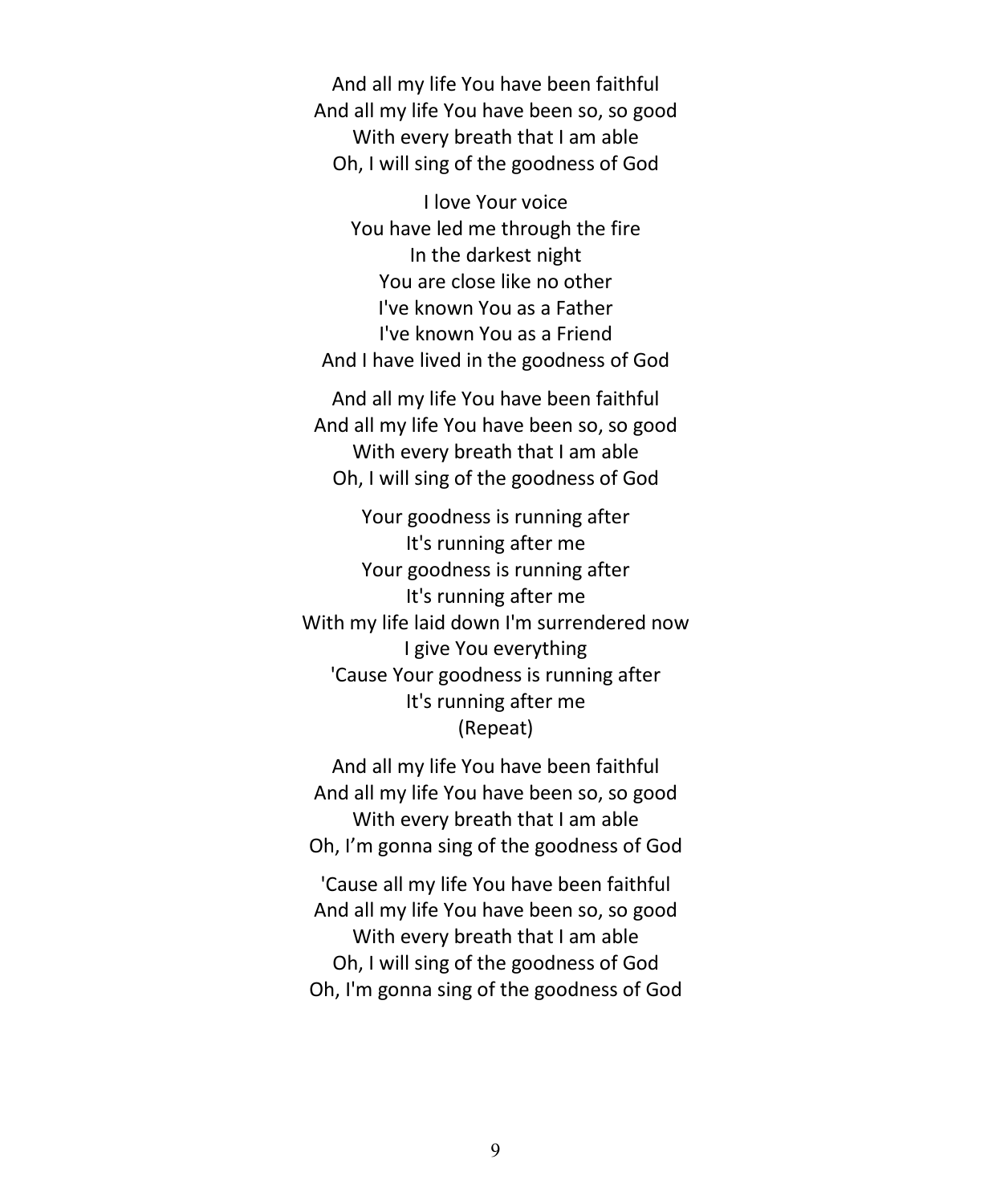#### **WE RECEIVE HIS BLESSING**

- **P:** May our Lord Jesus Christ himself and God our Father, who loved us and by His grace gave us eternal encouragement and good hope, encourage your hearts and strengthen you in every good deed and word. (2 Thessalonians 2:17)
- **C: Amen.**

#### **CLOSING SONG "Child of God"**

I was walking the wayside Lost on a lonely road I was chasing the high life Tryna satisfy my soul

All the lies I believed in Left me crying like the rain Then I saw lightning from Heaven And I've never been the same

I'm gonna climb a mountain I'm gonna shout about it I am a child of God I found a world of freedom I found a friend in Jesus I am a child of God

I've felt the sting of the fire But I saw You in the flames Just when I thought it was over You broke me out of the grave

I'm gonna climb a mountain I'm gonna shout about it I am a child of God I found a world of freedom I found a friend in Jesus I am a child of God

> I am a child of God I am a child of God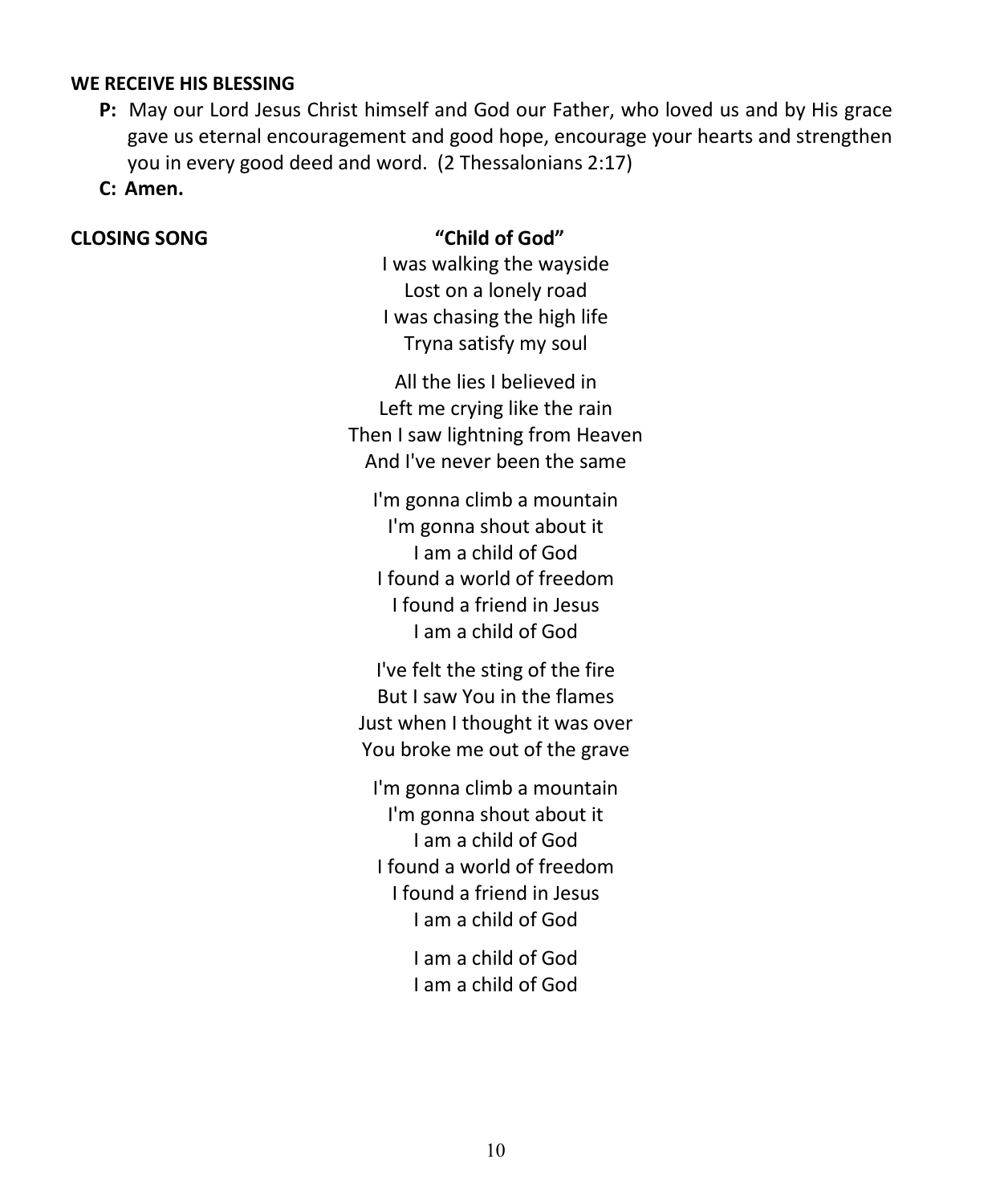Nothing can change the way You love me Nothing can change the way I belong to You Yes I do Nothing can separate (Repeat) I'm gonna climb a mountain I am a child of God I found a world of freedom I am a child of God I'm gonna climb a mountain I'm gonna shout about it I am a child of God I found a world of freedom I found a friend in Jesus I am a child of God, oh yeah Yeah, I am a child of God I am a child of God



## **SILENT PRAYER & ANNOUNCEMENTS**

**Thanks to Unworthy** for leading our worship in music this morning! We all are sinful people *unworthy* of the grace that God freely gives us, but through faith in Christ and His sacrifice we become *worthy* as He forgives our sins and grants us eternal victory in heaven. "We play songs that you will hear on Christian contemporary playlists and stations to encourage hearts of faith and support worship of our Savior. Follow us on Facebook and Instagram by searching @unworthyband."

And to **Pastor Mattek from Christian Family Solutions**, for sharing the mission, vision and scope of their work in our local area and out into the whole country. We are blessed to have these associations with talented, trained and dedicated therapists who share our faith and philosophy of ministry. Several are (current/former) members of our congregation.